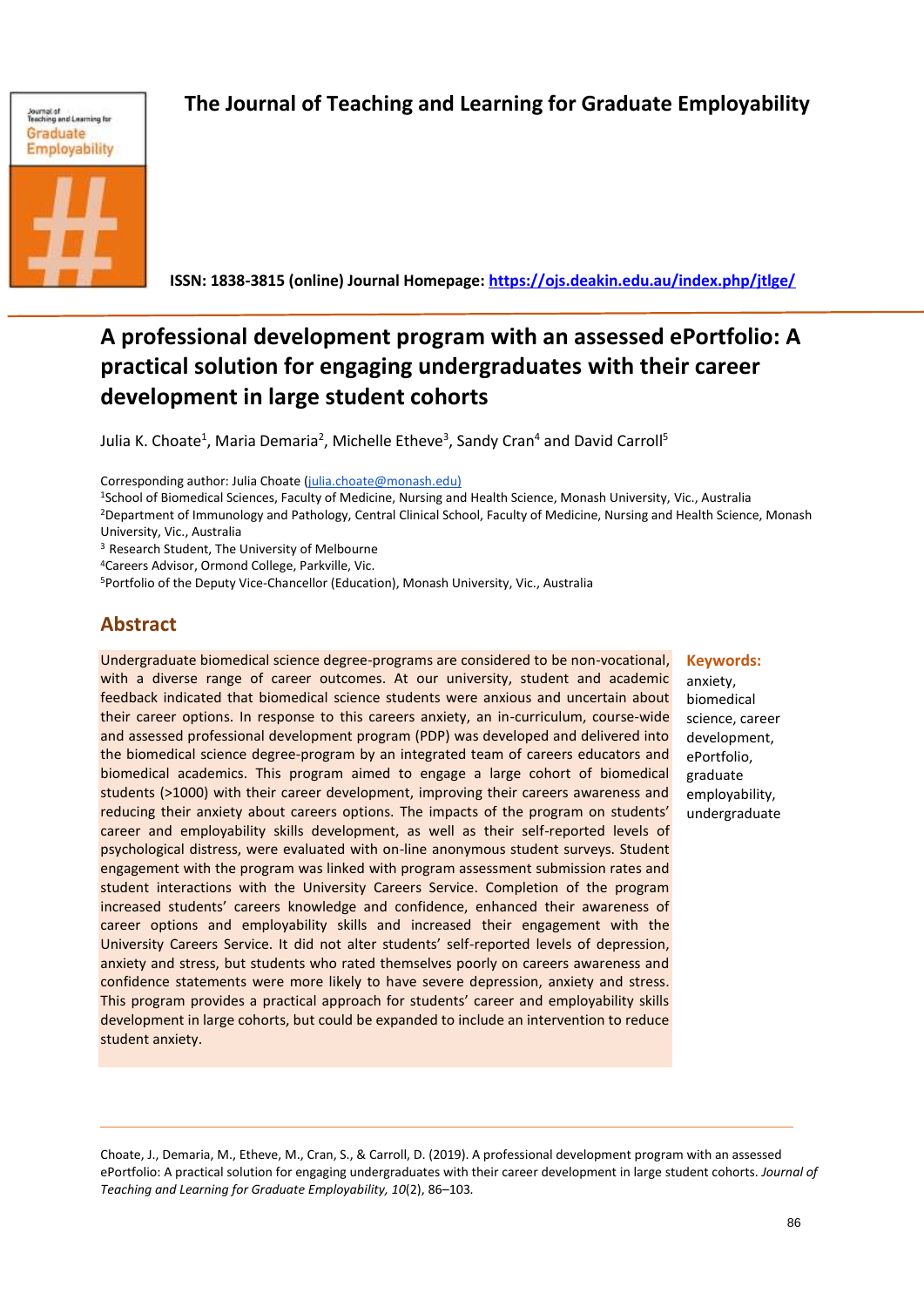## **Introduction**

#### *Shifting career aspirations of biomedical science graduates*

Biomedical science degrees were established at Australian universities in the last 20 years to educate and train students to be biomedical researchers. Similar to the long-standing Bachelor of Science degrees, they were considered to be non-vocational with a diverse range of career outcomes. Initially, most students attracted to biomedical degree programs were interested in biomedical research (Harris, 2007; Skatova & Ferguson, 2014). However, the last 10 years have seen a shift in the career aspirations of students enrolling in biomedical science degrees at Monash University, with up to 70% of students aiming for graduate medicine (Hodgson, Waring, Flecknoe, & Choate, 2015). This shift in the career intentions of biomedical students is also evident in recent data from the Quality Indicators of Learning and Teaching (QILT) Graduate Outcomes Survey (2016-2017), which shows that most Biomedical Science graduates at Monash enrol in further full-time study, 53% higher than for other graduates in 2017 (QILT, 2018). In 2016, 67% of Monash Biomedical science graduates pursued further studies in Health (including graduate medicine) and 29% in Natural and Physical Sciences (including research honours in biomedical science) (QILT, 2017). Alongside these changes in career intentions, Monash has experienced increased biomedical student enrolments (from ~200 in 2013 to ~700 in 2019) and elevated biomedical science student anxiety and uncertainty about their future career pathways following completion of this non-vocational degree (see Choate, Green, Cran, Macaulay, & Etheve, 2016).

#### *Career aspirations, graduate employability and student wellbeing*

Improving job prospects and enhancing career development is a key focus for students entering higher education, particularly for students undertaking non-vocational degree programs like biomedical science (Gillie & Gillie, 2003; Kandiko & Mawer, 2013). This is not surprising, as Australian graduates have higher employment rates (84% aged 25-64; 2016 data) than high school leavers (78%; OECD, 2018). This student focus on careers and employability, particularly in non-vocational degrees, is associated with elevated undergraduate stress and anxiety about careers. For example, post-graduation career plans were a key reason for psychological distress for undergraduates attending campus mental health services at a US college (Beiter et al., 2015). Student anxiety and stress about their careers supports the need for careers education in undergraduate non-vocational degree programs. Metaanalyses of the careers outcome literature indicates that engaging students with their career development promotes careers awareness, employability and wellbeing (Brown & Roche, 2016; Gedye, Fender, & Chalkley, 2004; Mayston, 2002; Watts & Hawthorn, 1992; Whiston, Sexton, & Lasoff, 1998). Indeed, students' career development and mental health are considered interconnected, with career indecision related to depression (Walker & Peterson, 2012; Zunker, 2008) and lower anxiety levels leading to increased engagement in career preparation processes (i.e. self-efficacy and job search intentions; see Deer, Gohn, & Kanaya, 2018). Zunker (2008) suggested that as career and mental health concerns are interconnected, they should be treated holistically and not as separate entities.

#### *How to effectively engage undergraduates with their career development*

Undergraduate career development is more likely to be successful if it is in-curriculum, assessed and course-wide (Bridgstock, 2009; Bridgstock, Grant-Imaru, & McAlpine, 2019). Indeed, in-curriculum undergraduate career development programs have been associated with reductions in unemployment, job-search times and with improved engagement with career development (Ciarocco, 2018; Hughes, Bosley, Bowes, & Bysshe, 2002; Thomas & McDaniel, 2004). It is also important to start undergraduate career development early in their degree program, as this will enable students to engage with the development of their career options and employability early, while building skills to manage this. Many

Choate, J., Demaria, M., Etheve, M., Cran, S., & Carroll, D. (2019). A professional development program with an assessed ePortfolio: A practical solution for engaging undergraduates with their career development in large student cohorts. *Journal of Teaching and Learning for Graduate Employability, 10*(2), 86–103*.*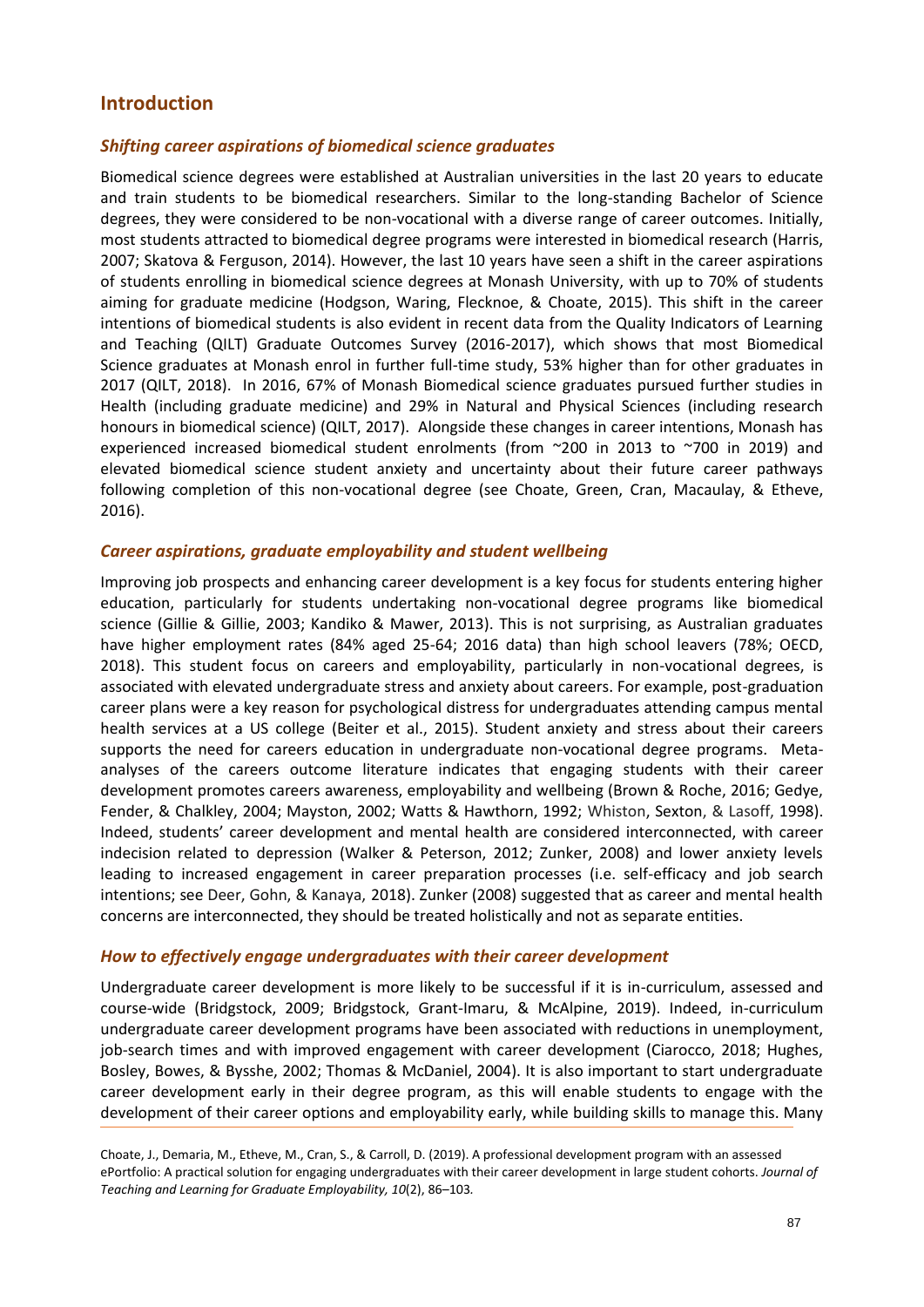undergraduate students do not engage with their career planning until they graduate, at which point it can be too late (Perrone & Vickers, 2003). Programs to engage students with their career development learning should involve an integrated careers educator and academic model (Bridgstock, 2009; Jackson & Wilton, 2016). This career development model aligns the interests of the university and their students (the 'educational interface'), facilitating individual student engagement (Kahu, 2013; Kahu & Nelson, 2018) and enabling academics to demonstrate the relevance of their subjects to students (Tinto, 2017). This integrated team is essential, as university careers staff are often isolated from academics and the curriculum. Even where universities provide efficient careers services staffed with expert careers educators, students often fail to engage with the services offered (e.g. workshops, seminars and individual careers advisory sessions) because they are not aware of them, do not have time to engage with them, or do not see their relevance (Bridgstock, 2009).

#### *An in-curriculum, course-wide biomedical science professional development program*

In response to the shift in biomedical student career aspirations at Monash University, together with academic, careers educator and student feedback regarding elevated careers anxiety and uncertainty in the cohort, an in-curriculum professional development program (PDP) was introduced into the biomedical science degree program in 2015 (see Choate et al., 2016) and still continues. The program commences in the first semester of the degree program with five modules scaffolded across core biomedical science subjects over three years (Figure 1). Students are assessed, and receive feedback, on their contributions to an electronic portfolio (ePortfolio), a process that enables them to curate, and reflect on, evidence of their achievements. The program aims to raise students' skills in navigating their own careers, raising their career confidence and giving them a greater sense of control in the face of uncertainty. It relies on biomedical academics and careers staff working together to develop, embed and evaluate an in-curriculum program specifically tailored for the Bachelor of Biomedical Science (BBiomedSc) cohort.



*Figure 1: A Summary of the Five Modules of the Professional Development Program, with the Topic of the Module and the Assessment Task (in the table).*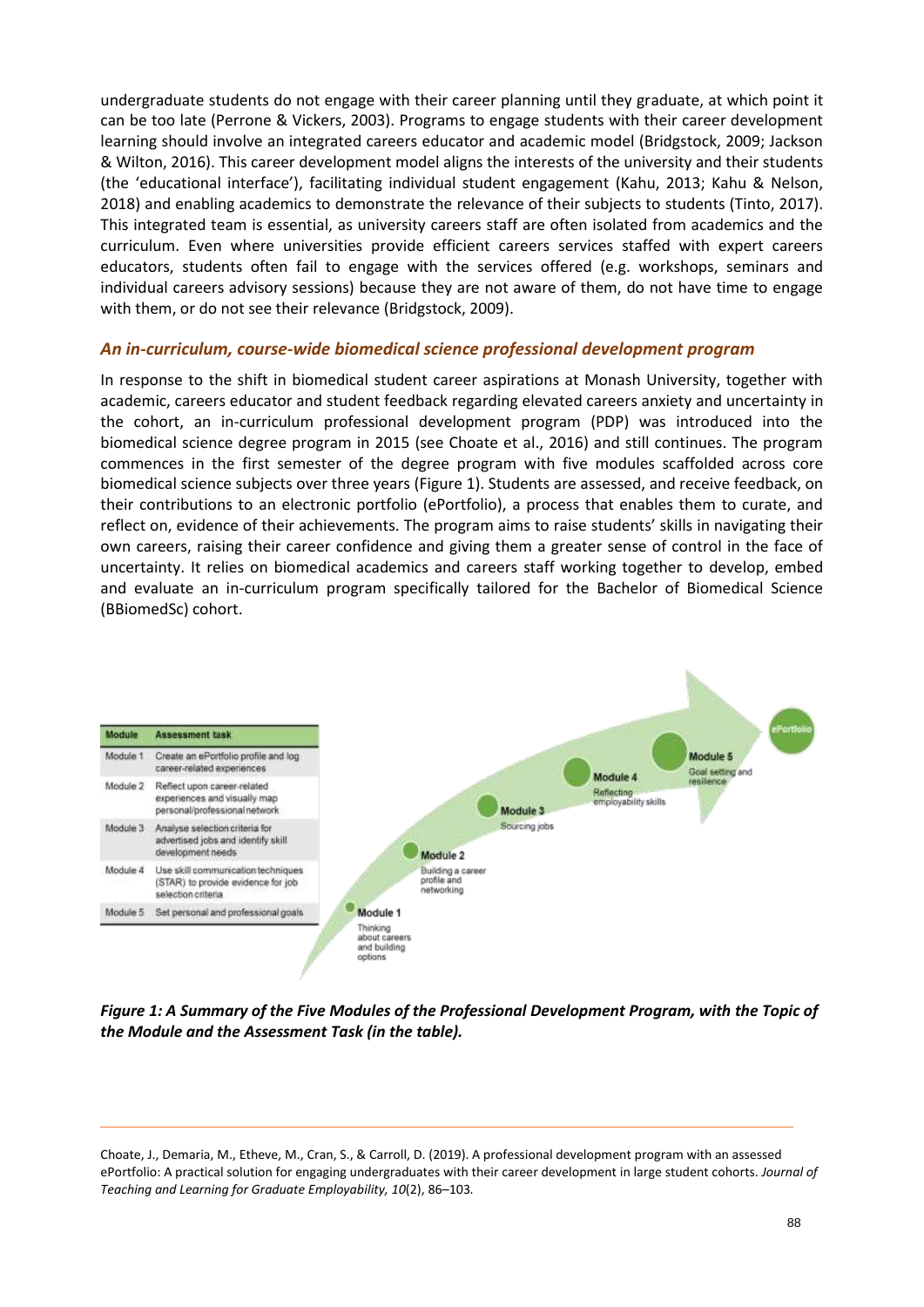Given the large student cohort in the Monash University Biomedical science degree-program it was essential that the program could be easily taught and administered at scale. The development team considered offering the modules as self-directed on-line modules, but this approach is not as effective as face-to-face delivery from a career development expert (see Whiston, Brecheisen, & Stephens, 2003). Brown and Ryan Krane (2000) identified five critical ingredients influencing the effectiveness of career interventions: written exercises, individualised interpretations and feedback, information on the world of work, modelling by more competent others and support from social networks. They found interventions that included three or more ingredients were more effective than those that included only one or two. The Monash PDP includes at least three of these ingredients; assessments are written, students get individualised feedback, they gain information about the world of work through guest speakers at the PDP lectures and often these guest speakers become part of the students' networks.

This paper reports on an investigation of the impact of a Professional Development Program on biomedical science students' careers awareness and confidence. We hypothesised that the PDP would enhance students' careers confidence, their engagement with their career development and improve their awareness of potential careers. Since our students were stressed and anxious about their future careers, we also examined the impact of completing the PDP on students' self-reported psychological distress using the Depression, Anxiety, Stress Scales (DASS) (see Lovibond & Lovibond, 1995). We hypothesised that engaging students with their career development (via the PDP) would reduce their career uncertainty and therefore their anxiety.

## **Methods**

#### *Research design*

The Professional Development Program was introduced into the first year of a three-year Bachelor of Biomedical Science degree program (BBiomedSci) in 2015, at Monash University, an Australian research-intensive university, and has been running since this time. The aims of this research were to determine if the professional development program: (1) enhanced students' careers awareness and confidence, (2) engaged students with their career development and, (3) reduced their career uncertainty and therefore their anxiety. A mixed methods research approach was used, with quantitative (student careers and wellbeing surveys) and qualitative (open-ended questions on student surveys, focus group discussions) data. The surveys were anonymous and on-line and were used to evaluate the impact of the PDP on students' careers and employability skills awareness (careers survey) and wellbeing (wellbeing survey). Surveys were administered electronically via the online learning system. Students were invited to take the surveys when they submitted their ePortfolio assessment (2015-16) or during weeks 2-4 of the academic year (2017-18).

#### *Careers survey*

The careers survey contained eight career development statements, answered with a five-point Likert scale from strongly disagree to strongly agree. For analysis of this Likert scale data, the responses were allocated values from 1 (strongly disagree) to 5 (strongly agree), then a non-parametric Kruskal-Wallis H test (i.e. one-way ANOVA on ranks) was used to determine if there were statistically significant differences between the modules for each of the careers statements. The careers survey was also administered across two other Victorian University biomedical science degree-programs. These two other courses had differing degrees of embedded career development (none and a final year industry placement) so this data helped to determine the effectiveness of the Monash University Biomedical Science Professional Development Program.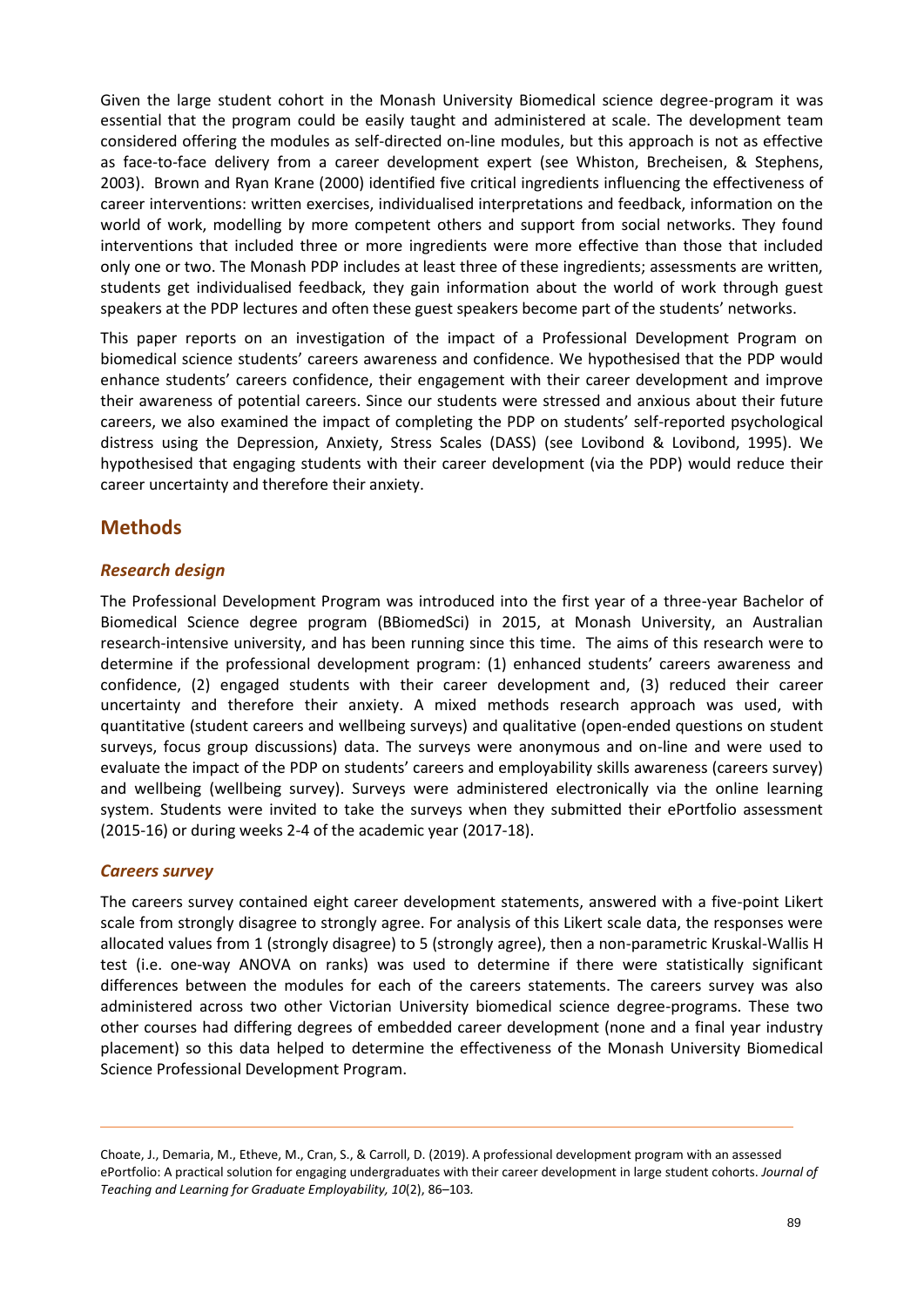#### *Wellbeing survey*

The wellbeing survey used the 21-item Depression, Anxiety and Stress Scale (DASS) to estimate levels and forms of psychological distress associated with poor mental health. The DASS assesses the severity of symptoms associated with depression, anxiety and stress (see Lovibond & Lovibond, 1995). Scores on the DAS scales are categorised into five categories (normal, mild, moderate, severe and extremely severe) and indicate the level of severity of relevant symptoms for the week before the students complete the survey. DASS scores for each category were calculated according to the protocols in the DASS manual (Lovibond & Lovibond, 1995). Survey respondents were excluded from a DAS scale if they had not completed all of the statements for a scaling (as all statements are required for the calculations). Information about counselling and support services available to students experiencing mental health difficulties was included in the Explanatory statement provided to students and in the survey.

To test the relationship between students' responses to the eight careers statements (in the careers survey) and their levels of psychological distress (as assessed with the wellbeing survey), a series of pairwise two-proportion Z-tests were conducted to compare the proportions of students indicating agreement with a particular career statement (strongly agree and agree), across three levels of each DASS domain. For example, the proportions indicating agreement and moderate/severe or extremely severe stress were separately compared with the proportion indicating agreement and normal or mild stress.

#### *Qualitative written comments and focus groups*

Open-ended questions were also used to investigate 'What aspects of the program could be improved?' and 'What were the best aspects of this program?' Qualitative written comments were collated and grouped into major themes by an independent administrator. A person independent of the degreeprogram facilitated student focus group discussions. These focus groups were designed to provide more detailed feedback about the PDP.

#### *Assessment submission rates and student attendance at the University Careers Service*

The average module assessment submission rates were collated (as an indicator of student engagement with the program and their career development) and after module 1 in 2017 students who did not submit their assessment were invited to complete a voluntary and anonymous survey about why they did not submit their assessment. Biomedical science student engagement with the University Careers Service was tracked, by the Careers Service, using Career Hub software.

#### *Analysis software and ethics*

Graphpad Prism 7 was used for statistical analysis (careers statements) and graphing, with SPSS 25 used for data and statistical analysis of the DASS data and for testing the correlation between the careers statements and the DASS results. This research was approved by the Monash University Human Research Ethics Committee (#2015-6135-5964; Impact of a Professional Development Program on Monash University biomedical student careers awareness and wellbeing #2018-7753-16790; An evaluation of students career intentions, careers confidence and careers awareness across Victorian university biomedical degree-programs).

## **Results**

Completion of the program modules was associated with enhanced students' self-rating of their careers awareness and knowledge, with large increases in biomedical student engagement with the offerings of the University Careers Service and with students sourcing current advertised jobs that did not align with

Choate, J., Demaria, M., Etheve, M., Cran, S., & Carroll, D. (2019). A professional development program with an assessed ePortfolio: A practical solution for engaging undergraduates with their career development in large student cohorts. *Journal of Teaching and Learning for Graduate Employability, 10*(2), 86–103*.*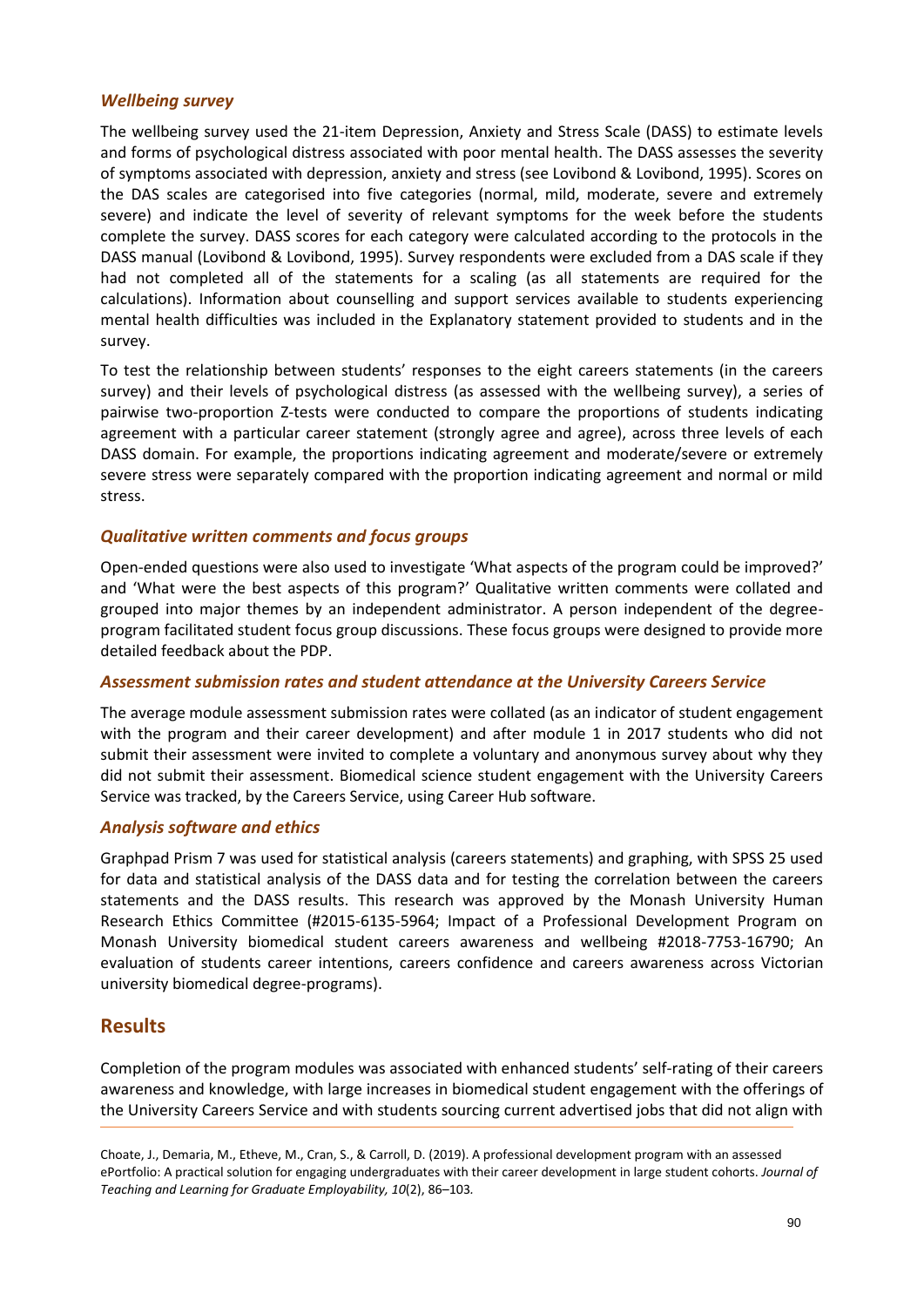their immediate career intentions. Anonymous student feedback indicated that they understood the intentions and aims of the program; they felt that the program engaged them with their career development and made them aware of diverse career options. Despite engaging with their career development, students self-reported psychological distress levels did not change as they completed the PDP modules. However, a significant correlation was found between students with high levels of selfreported psychological distress (i.e. severe and extremely severe depression and anxiety) and low levels of agreement with the career development statements.

## *Student engagement with the program as related to high completion and assessment submission rates*

Making the PDP in-curriculum and assessed should increase student engagement, compared to extracurricular programs. In total, 3,054 students have commenced the program, with 824 having completed all five modules, and the remainder having completed between two and four of the five PDP modules. The students submitted the PDP assessments at high rates (89.4  $\pm$  1.2% across 14 modules from 2015-2018; mean ± SEM). They appreciated that the PDP modules were assessed. Written student comments from the anonymous survey included:

*The assessment made me sit down and actually think about it [i.e. my career development]. I actually did a lot of work*.

*Assessments gave me the motivation to do it – more [assessments] throughout might be more helpful (e.g. two per semester).*

After module 1 in 2017, the students (n=46) who did not submit the PDP assessment were emailed an anonymous survey in order to ascertain their reasons for non-submission. Of concern, 67% selected 'I didn't know I had to complete an assessment task for this module', as this suggests that they had not engaged with the program, either via their on-line subject management system or via attending the PDP lecture. Another 24% of non-submitting students selected 'I didn't have time - I had other assessments which were a priority'.

## *A job searching assessment exercise and guest speakers enhanced students' careers awareness and confidence*

To encourage students to expand their career awareness, the module 3 assessment required them to source currently advertised jobs. Figure 2 compares the advertised jobs the students selected for module 3 in 2016-18 with the career intentions of these students. In 2018, students were asked to rate their confidence in their career intentions (from  $1=$  Extremely unconfident;  $2=$  Unconfident;  $3=$ Neutral; 4 = Confident and 5 = Extremely confident), rather than ranking their top career intentions from 1-5 as was done in 2016-17. When the year 2 students rated their confidence in pursuing selected careers, 32% were confident or extremely confident that they would pursue a career in medicine, with 9% for research and 19% for further graduate studies in allied health (n=114; 24% response rate). Taken together, these data demonstrate that by engaging in this PDP module students are looking at jobs other than those that align with their immediate career intentions and hence the PDP is broadening their career awareness.

Choate, J., Demaria, M., Etheve, M., Cran, S., & Carroll, D. (2019). A professional development program with an assessed ePortfolio: A practical solution for engaging undergraduates with their career development in large student cohorts. *Journal of Teaching and Learning for Graduate Employability, 10*(2), 86–103*.*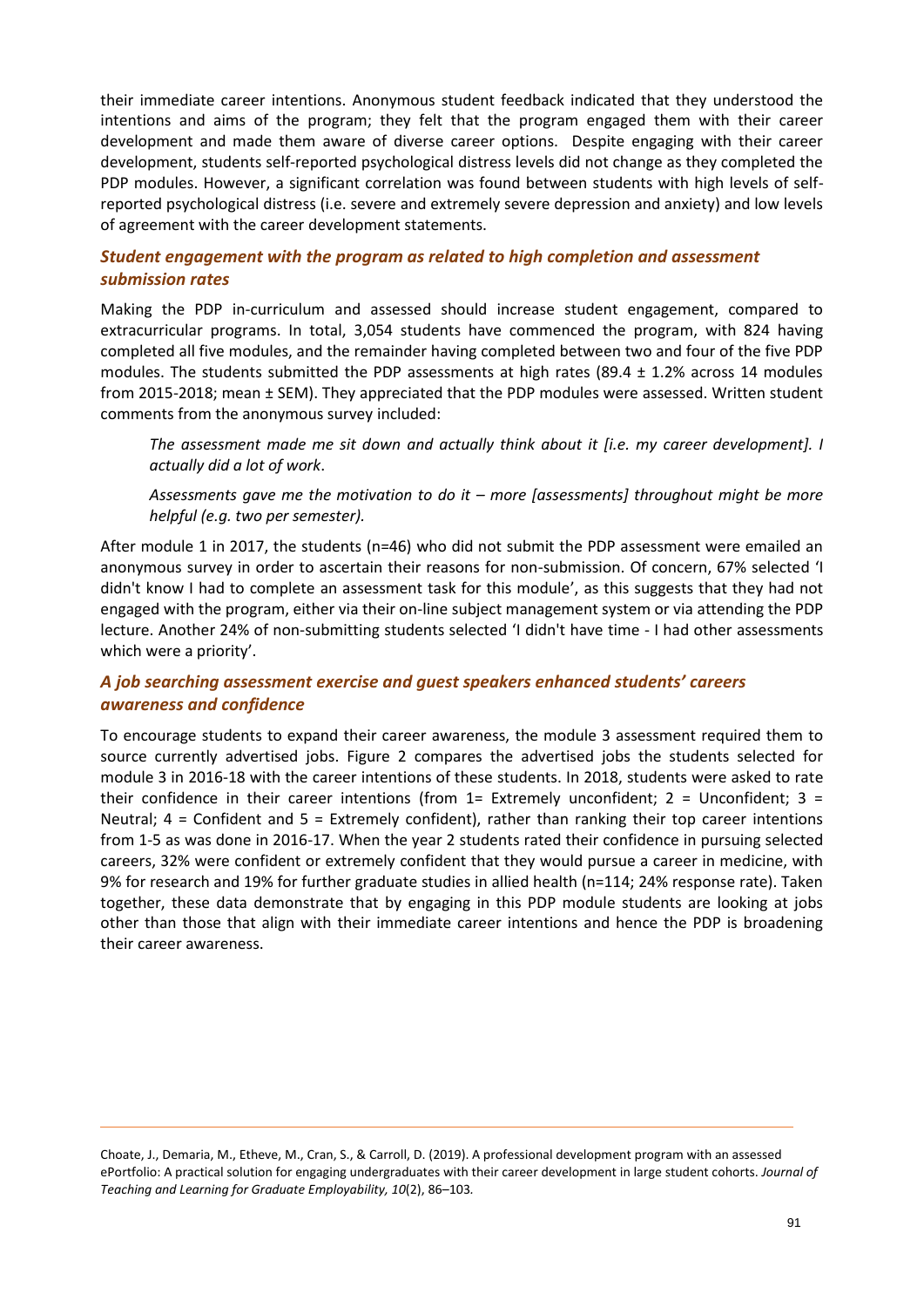

*Figure 2: Top-rated Career Intentions of Students (determined from the careers survey; darker colours) and the Jobs they Selected for Module 3 of the Professional Development Program (lighter colours), Sorted into the Major Types of Careers/Jobs*

In order to expand students' awareness of their post-biomedical science career options, the program modules include guest speakers, including Monash University biomedical science alumni, Monash University graduate course coordinators and external guests (see Table 1). Student feedback suggests that these speakers lead to improved careers awareness and confidence. This is evident from the students' written comments on the careers survey, including:

*Hearing the stories of previous students and being able to relate to them. It gives us an idea of some of the things we ourselves can do. Knowing what employers want is also another aspect that was very useful*.

*I really like hearing about other people's' experiences and how they thought when they were in our position.*

| Type of speaker                         | Career focus or pathway                                                                                                                                                            |
|-----------------------------------------|------------------------------------------------------------------------------------------------------------------------------------------------------------------------------------|
| <b>BMS</b> alumni                       | Graduate medicine, Masters in Nursing, PhD student, Masters in Secondary<br>Teaching, Monash Entrepreneurship Program (The Generator), Consultant at<br>Deloitte, Associate at PwC |
| Monash course convenors<br>and advisors | Pharmacy/Pharmaceutical Sciences, Nursing, Reproductive Health, Graduate<br>Medicine                                                                                               |
| <b>External speakers</b>                | Secondary Teaching, Cardiac Technology, Respiratory Physiology,<br>Pharmaceutical Industry (Director at CSL), Intensive Care Specialist                                            |

| Table 1: A Summary of Guest Speakers from the Biomedical Science (BMS) Professional Development |  |
|-------------------------------------------------------------------------------------------------|--|
| Program Lectures (2015-18)                                                                      |  |

Additional benefits from students meeting these speakers, especially those from non-medical careers, include being provided with work experience opportunities and more defined career goals. Examples include two students completing work experience in cardiac technology and students enrolling in the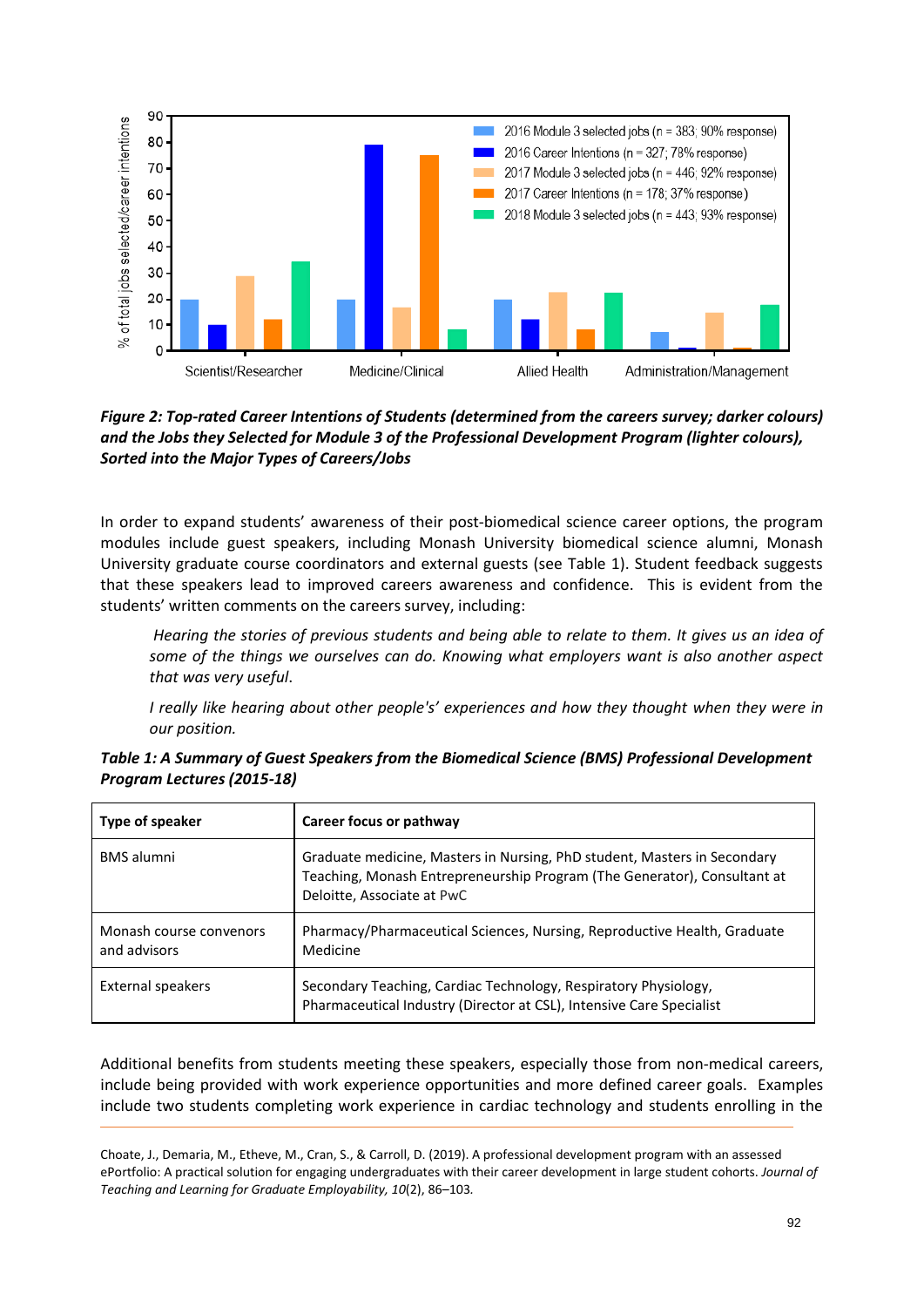Monash University Masters Courses in Clinical Embryology and Pharmacy. Student comments from focus group discussions:

*One of my friends, when she learnt about the Monash IVF program [from the invited speaker], she fell in love with it and now that's what she is keen on*.

Similarly, the pharmacy course advisor prompted a student to follow this career path:

*I will definitely pursue a career in Pharmacy after hearing [invited speaker] talk.*

#### *Completion of the program enhanced students' responses to career development statements*

Figure 3 shows that there were significant increases in the students self-ratings for 7 of the 8 career development statements between years 1, 2 and year 3, supporting the idea that completion of the program modules engages students with their career development. This careers survey was administered across two other Victorian undergraduate biomedical degree-programs (University 2 has no careers program; University 3 has industry placements in year 3). Results showed that only Monash University students enhanced their career development from year 1 to year 3 of the degree program, suggesting that engagement with the PDP is a contributing factor (Figure 4).



\* P<0.05 for Year 3 vs Years 1 and 2

*Figure 3: The % of Students in Years 1, 2 and 3 Who Agreed and Strongly Agreed with Eight Career Development Statements (2017 data). (Year 1 Students had not completed any of the Professional Development Program modules, Year 2 students had completed modules 1 and 2 and Year 3 students had completed modules 1 to 4)*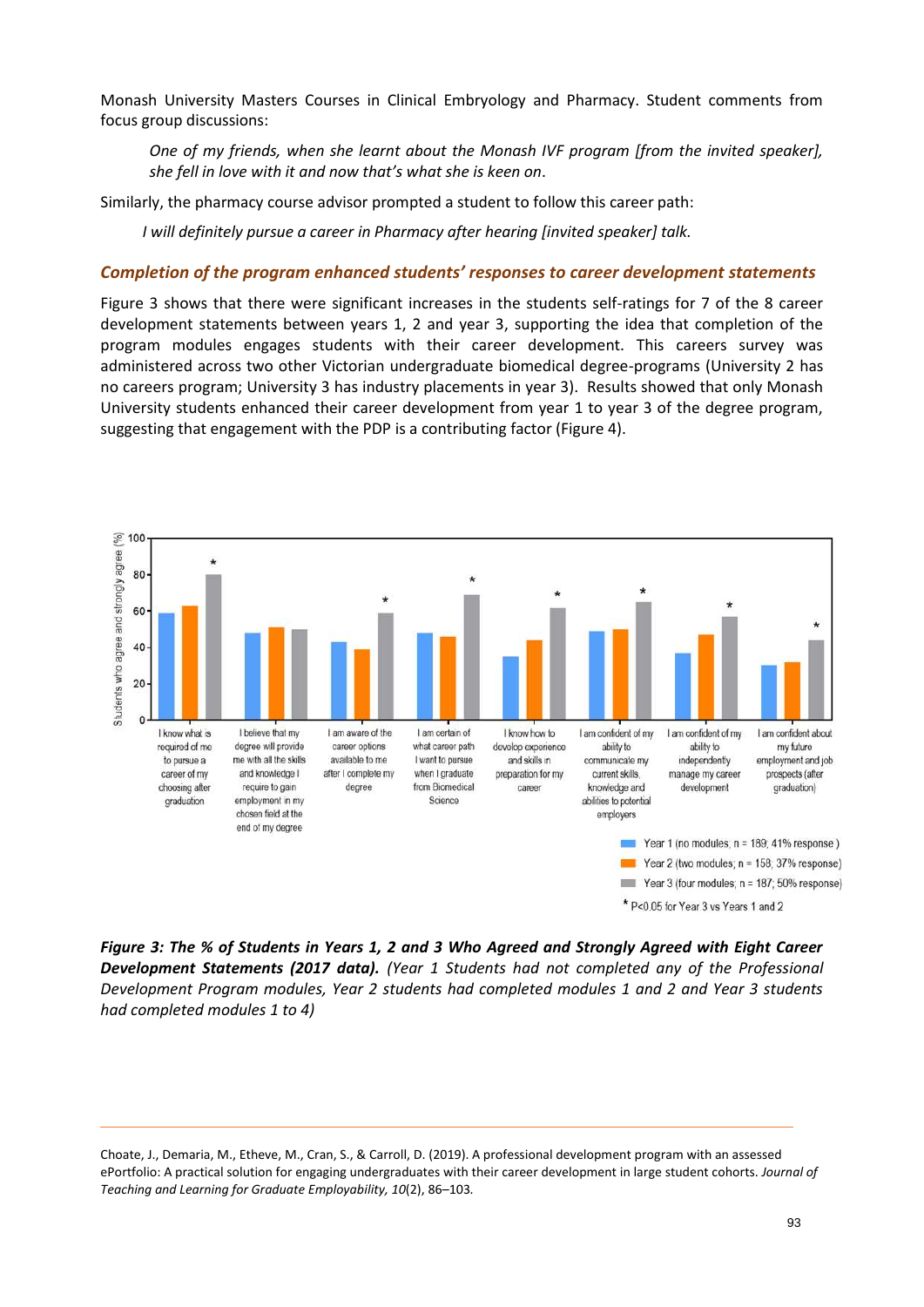

*Figure 4: Responses to Eight Careers Statements from Students Enrolled in Undergraduate Biomedical Science Degree-Programs at Three Victorian Universities (expressed as a % change from year 1 to year 3) (2017 data). (Monash: n = 596, 43% Response across years 1 and 3; University 2: n = 159, 24% Response; University 3: n = 268, 18% Response). (\*P<0.05).*

## *Enhanced student engagement with the University Careers Service since the introduction of the Professional Development Program*

The University has a centralised Careers Service, although this model changed at the end of 2017. Students can book 30-minute one-on-one sessions with a careers education consultant, drop-in for a 10-minute career chat or they can attend and participate in careers workshops or industry networking events. The Careers Service keeps records of the students who participate in these sessions. Since the introduction of the program in 2015, there has been a significant increase in biomedical student interactions with Monash Careers, Leadership and Volunteering (Figure 5). These data, together with qualitative student feedback (comments below), supports the value of the PDP in enabling students to be proactive in their own career development.

Students in the focus groups commented that they appreciated the careers service:

*I now know what services are available to support me in pursuing a career after completing my degree and finding a job while studying.* 

*It was good to know that there is a team that I can talk to and discuss career related issues/problems that may arise during my studies.*

At the end of 2017, the University Careers Service changed its delivery model and restructured, such that there are no longer individual one-on-one appointments, but rather online review services, drop-in question sessions and group workshops. There was also no longer a careers advisor responsible for the in-curriculum support and delivery of biomedical careers development. Figure 6 shows undergraduate biomedical student engagement with the University Careers Service in the first quarter of 2018. The group interactions/workshops are not unique student numbers, and many students attended multiple workshops. Despite the modified offerings, it is clear that the numbers of biomedical students engaged with the Careers Service has decreased.

Choate, J., Demaria, M., Etheve, M., Cran, S., & Carroll, D. (2019). A professional development program with an assessed ePortfolio: A practical solution for engaging undergraduates with their career development in large student cohorts. *Journal of Teaching and Learning for Graduate Employability, 10*(2), 86–103*.*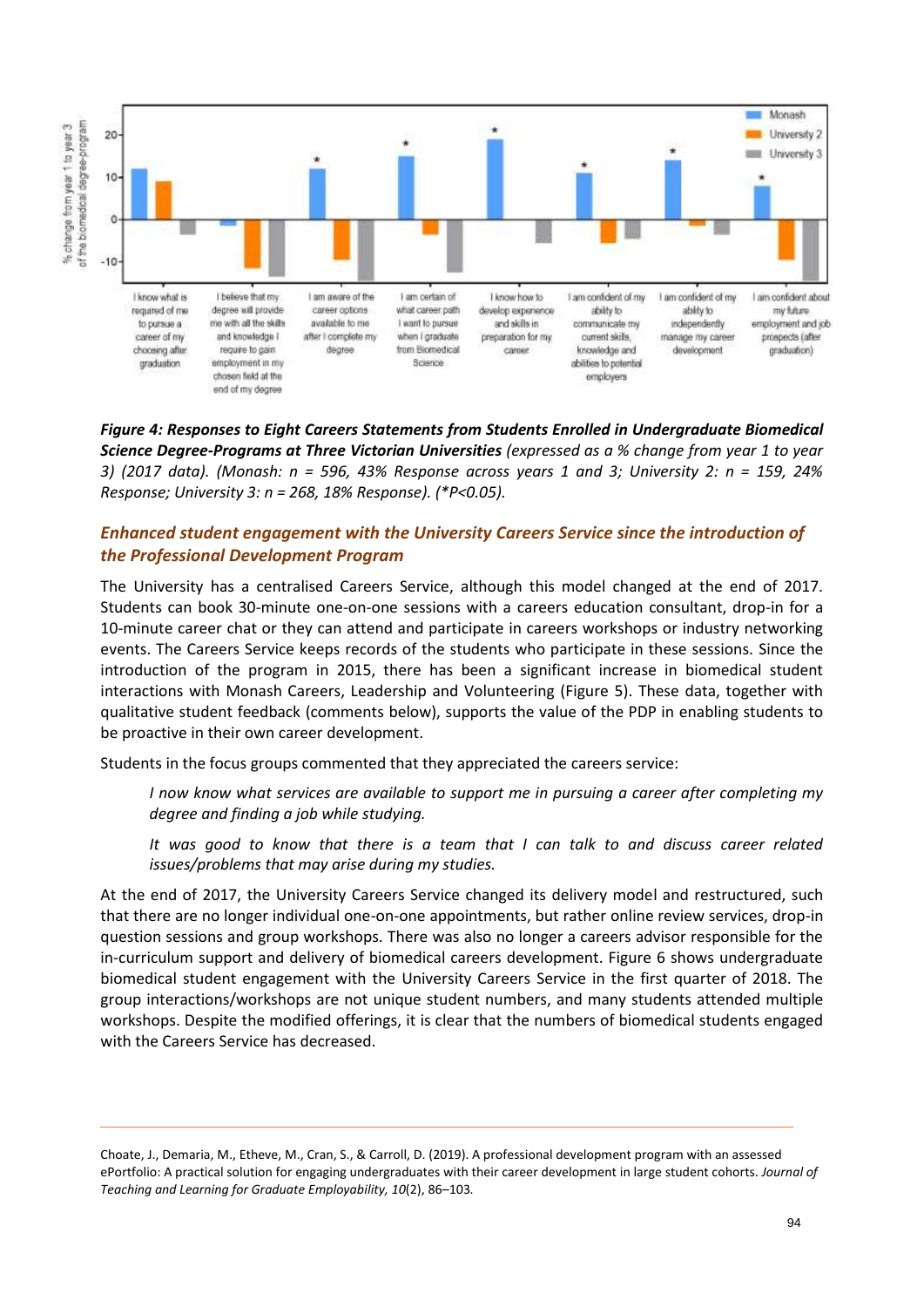

*Figure 5: The Number of Biomedical Science Students Attending Appointments with a Careers Consultant (left hand side) or Group Events Organised by Careers Leadership and Volunteering (right hand side) between the start of 2014 and the end of 2017. (The Professional Development Program was introduced into the biomedical curriculum at the start of 2015.)*



#### *Figure 6: The Number of Biomedical Science Students Interacting with the New Offerings of the University Careers Service in the First Quarter of 2018. (Individual services are shown on the left and group services on the right.)*

### *Students written comments suggested that the Professional Development Program engaged them with their career development*

Students who completed program modules 1 to 4 in 2016 provided anonymous written feedback about the best aspects of the program and improvements they felt could enhance the program (Tables 2 and 3). About a third of the students who provided feedback felt that the program encouraged them to think about career planning, with about 10% of first year students (i.e. modules 1 and 2) indicating they felt that it made them think about careers early in their degree (Table 2, column 4). Between 5-12% mentioned that the program made them think about non-medical careers.

Student written comments in response to '*What were the best aspects of this program?*' included: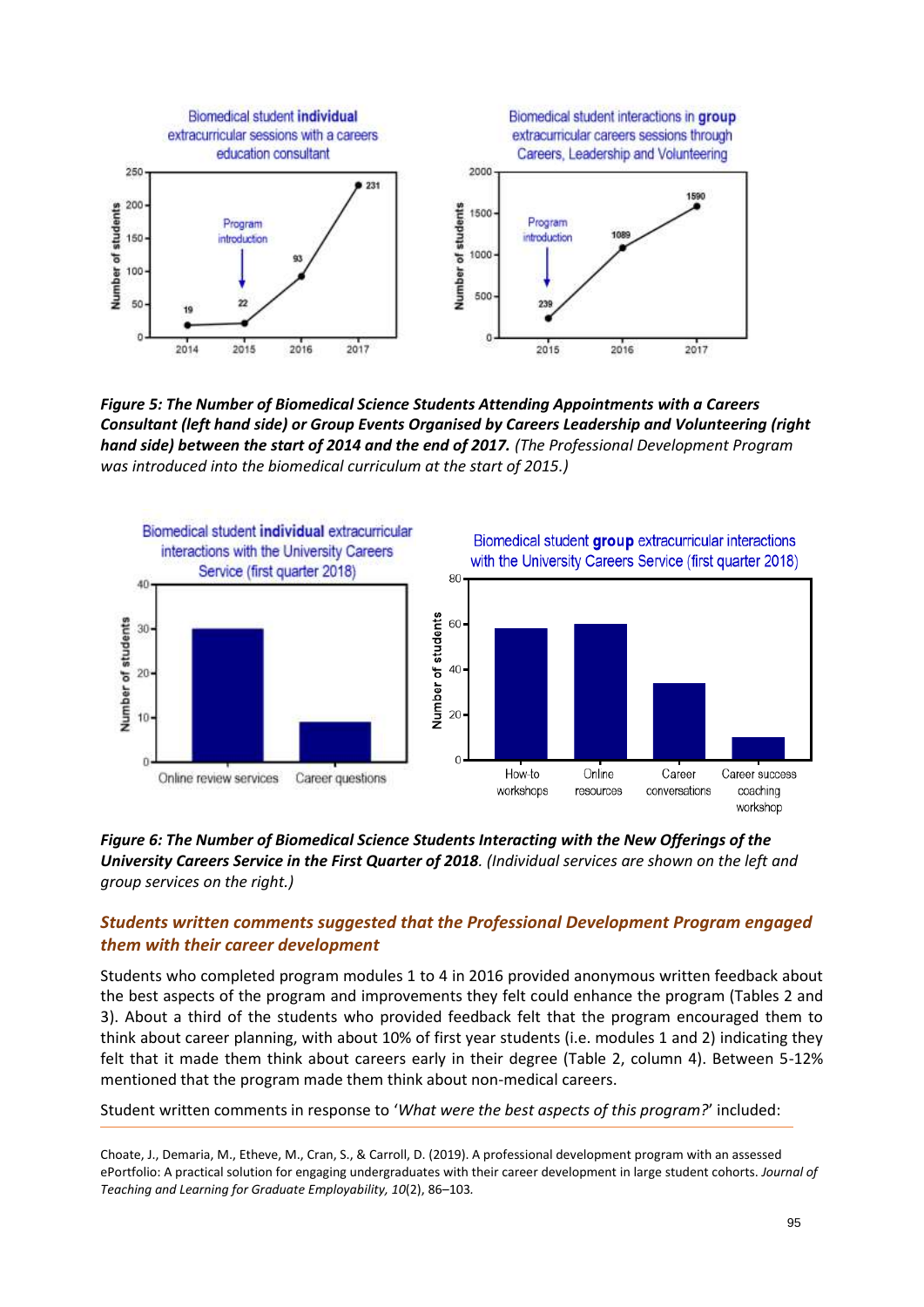*I believe that the introduction of a program like this was sorely needed by students today, as navigating the job market, and more importantly, gaining skills before you enter it is a daunting and often confusing task.*

*Forced me to independently take responsibility in thinking about my future career, and what actions to take to improve myself.*

*This program pushed me to actually think about a career path outside of medicine. It allowed for me to explore and plan for life after graduation.*

*Hearing from people that had completed Biomed degrees and are in a range of different professions now.*

*Having people come in from industry and speak about their work is a good way of getting multiple perspectives.*

*Table 2: Main Themes of Students' Written Responses to the Question: 'What were the Best Aspects of this Program?' (2016; expressed as a % of total student comments)*

|                       | Career<br>planning | <b>Providing non-</b><br>medicine careers<br>options | <b>Thinking</b><br>about careers<br>early | Professional<br>skill<br>development | <b>Examples of</b><br>different<br>speakers | <b>Useful</b><br>information |
|-----------------------|--------------------|------------------------------------------------------|-------------------------------------------|--------------------------------------|---------------------------------------------|------------------------------|
| Module 1              |                    |                                                      |                                           |                                      |                                             |                              |
| (n=331; 60% Response) | 27%                | 5%                                                   | 8%                                        | 13%                                  | 5%                                          | 28%                          |
| Module 2              |                    |                                                      |                                           |                                      |                                             |                              |
| (n=216; 42% Response) | 32%                | 12%                                                  | 10%                                       | 5%                                   | 3%                                          | 16%                          |
| Module 3              |                    |                                                      |                                           |                                      |                                             |                              |
| (n=204; 48% Response) | 40%                | 10%                                                  | 2%                                        | 5%                                   | 6%                                          | 24%                          |
| Module 4              |                    |                                                      |                                           |                                      |                                             |                              |
| (n=148; 36% Response) | 30%                | 8%                                                   | 2%                                        | 11%                                  | 9%                                          | 22%                          |

When asked how the program could be improved, between 9-29% of the students responses were about the provision of more specific career options specifically related to biomedical science. The other common themes for these comments included ensuring that the module assessment did not clash with other assessments in their core subjects, modifying the assessment activities so they were more realistic (e.g. writing a cover letter), providing workplace or volunteer opportunities, more lecture time or one-on-one sessions for the program and making these sessions more hands-on and interactive (Table 3).

Student written comments in response to *'What aspects of the program could be improved?'* included:

*A mentor provided to groups of people who could help to develop and explore ideas for students in their group, providing a more guided and individual experience for this task.* 

*Maybe a face to face support will be better. The students discussing their careers with professionals is a great idea.*

*I* think the cohort would benefit from a wellbeing program alongside The Professional *Development Program.*

Choate, J., Demaria, M., Etheve, M., Cran, S., & Carroll, D. (2019). A professional development program with an assessed ePortfolio: A practical solution for engaging undergraduates with their career development in large student cohorts. *Journal of Teaching and Learning for Graduate Employability, 10*(2), 86–103*.*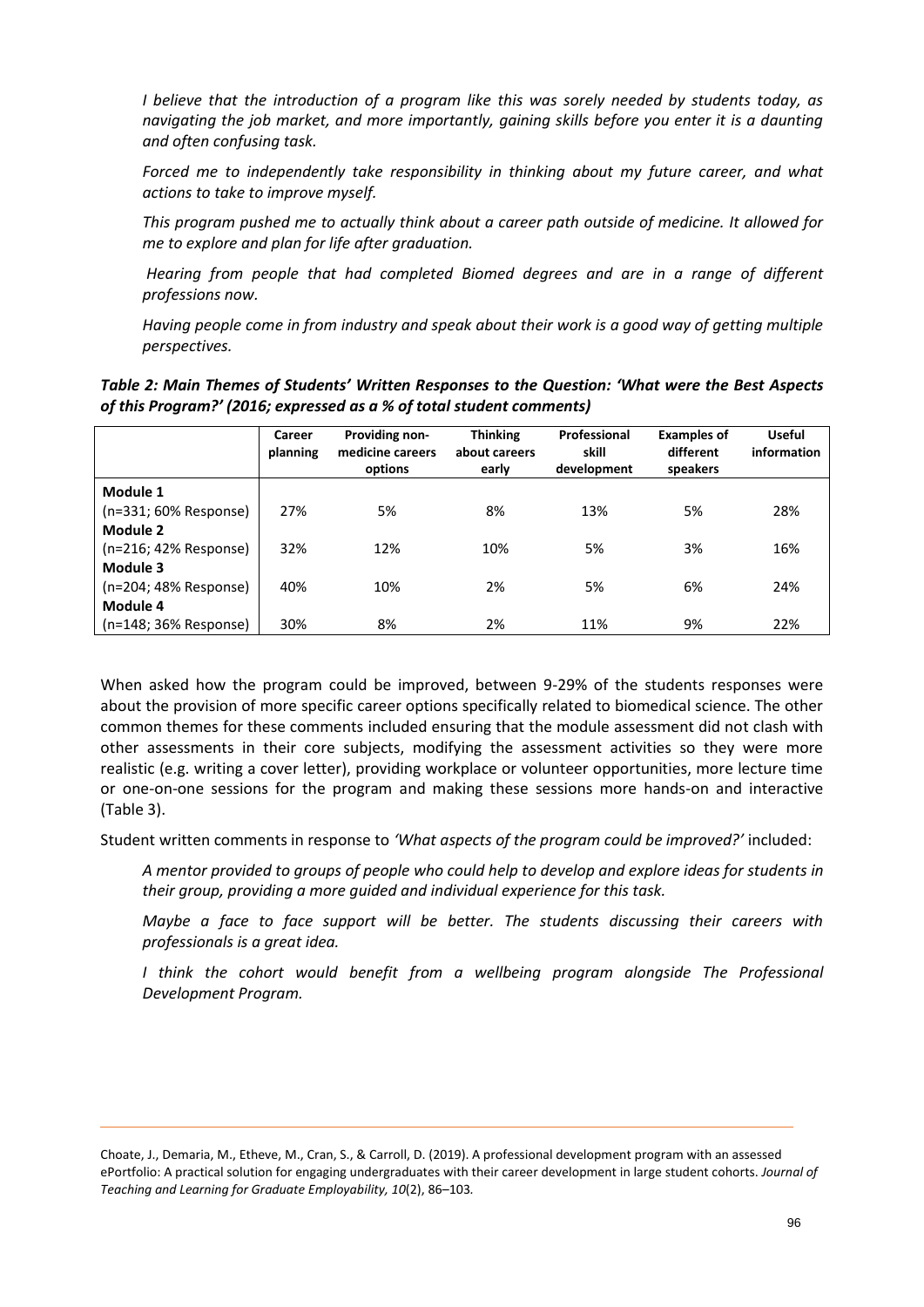|                       | The timing and<br>relevance of<br>the assessment | Provide more specific<br>career options related<br>to biomedical science | <b>Make the</b><br>module more<br>interactive | Provide more specific<br>real life opportunities |  |  |
|-----------------------|--------------------------------------------------|--------------------------------------------------------------------------|-----------------------------------------------|--------------------------------------------------|--|--|
| Module 1              |                                                  |                                                                          |                                               |                                                  |  |  |
| (n=270; 49% Response) | 10%                                              | 29%                                                                      | 17%                                           | 5%                                               |  |  |
| Module 2              |                                                  |                                                                          |                                               |                                                  |  |  |
| (n=205; 39% Response) | 10%                                              | 16%                                                                      | 11%                                           | 5%                                               |  |  |
| Module 3              |                                                  |                                                                          |                                               |                                                  |  |  |
| (n=190; 45% Response) | 14%                                              | 11%                                                                      | 13%                                           | 5%                                               |  |  |
| Module 4              |                                                  |                                                                          |                                               |                                                  |  |  |
| (n=137; 33% Response) | 8%                                               | 9%                                                                       | 15%                                           | 8%                                               |  |  |

*Table 3: Main Themes of Students' Written Responses to the Question: 'What Aspects of the Program could be Improved?' (2016; % of total student comments)*

## *The Professional Development Program did not impact on students' self-reported levels of psychological distress*

The percentage of students self-reporting severe or extremely severe depression, anxiety or stress, according to the DAS Scale analysis is shown in Table 4. Despite the PDP engaging students with their career development, there were no significant changes in these levels as students completed more of the PDP modules, nor as they progressed from year 1 to year 3 of the degree-program. There was, however, a relationship between students' responses to the eight careers statements and their levels of psychological distress, with students' who self-reported severe depression, anxiety and stress significantly less likely to agree with the careers statements than students who self-reported normal or moderate depression, anxiety and stress (Table 5).

*Table 4: Students with Self-Rated Severe and Extremely Severe Depression, Anxiety or Stress in Year 1 (Modules 1 and 2), Year 2 (Modules 3 and 4) and Year 3 (Module 5), (expressed as the mean ± standard error of the mean).* 

|                  | <b>DEPRESSION (%</b><br>severe & extremely<br>severe) | <b>ANXIETY (% severe &amp;</b><br>extremely severe) | <b>STRESS (% severe &amp;</b><br>extremely severe) |  |  |
|------------------|-------------------------------------------------------|-----------------------------------------------------|----------------------------------------------------|--|--|
| Year 1 (2015-18) | $13.5 \pm 0.4$                                        | $18.3 \pm 2.7$                                      | $10.5 \pm 0.8$                                     |  |  |
| Year 2 (2016-18) | $14.8 \pm 2.0$                                        | $18.8 \pm 2.2$                                      | $12.8 \pm 1.8$                                     |  |  |
| Year 3 (2017-18) | $15.0 \pm 1.0$                                        | $22.0 \pm 2.0$                                      | $16.0 \pm 2.0$                                     |  |  |

Choate, J., Demaria, M., Etheve, M., Cran, S., & Carroll, D. (2019). A professional development program with an assessed ePortfolio: A practical solution for engaging undergraduates with their career development in large student cohorts. *Journal of Teaching and Learning for Graduate Employability, 10*(2), 86–103*.*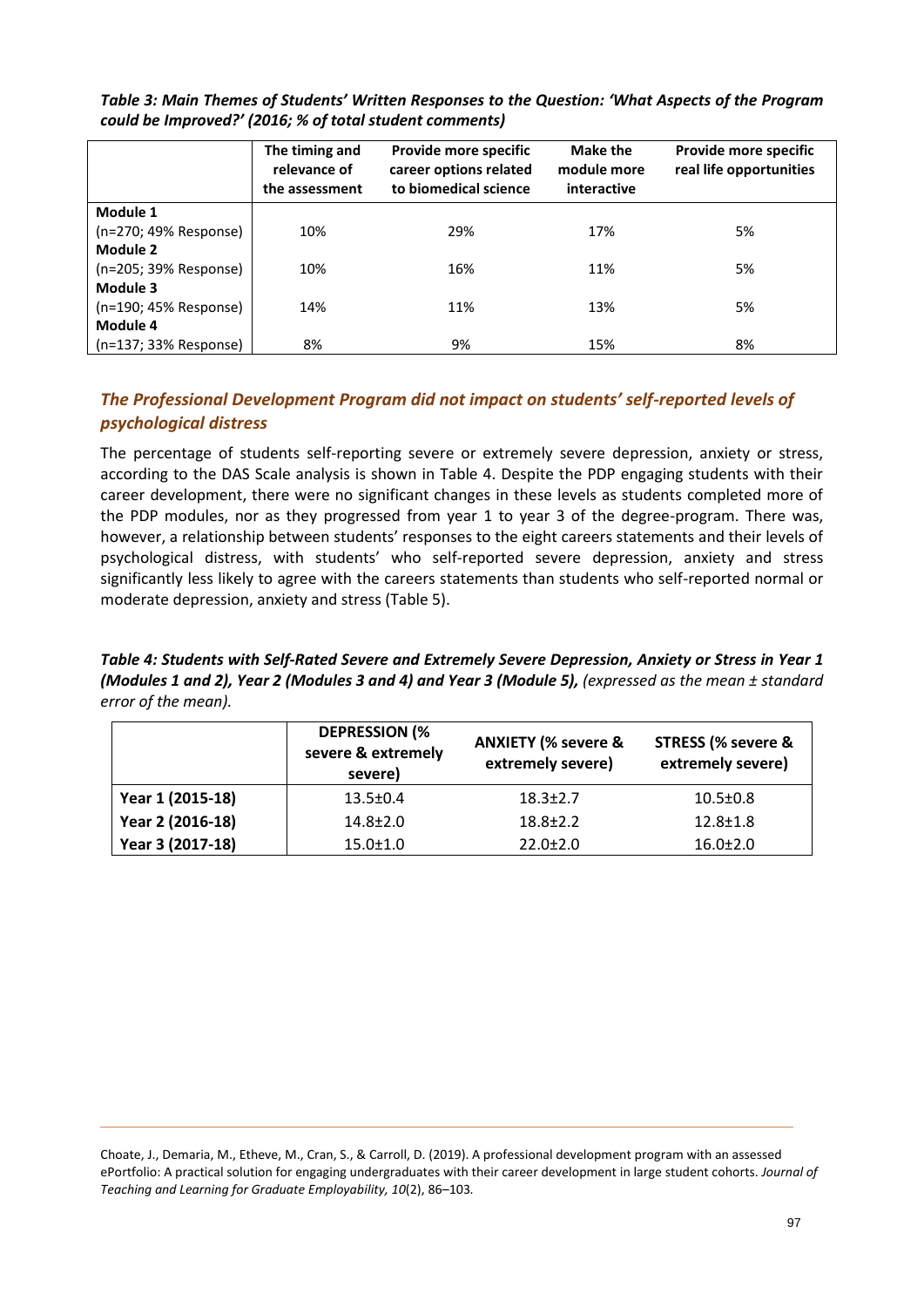#### *Table 5: The % of Students who Responded to the Career Development Statements with 'Agree' or 'Strongly agree' and their Self-Rated Depression, Anxiety and Stress Levels. (All shaded values are significantly different (P<0.05) relative to 'Normal' levels of psychological distress, according to a Z score analysis.) (n=573; 40% Response rate).*

|                                          | <b>Depression</b> |          | Anxiety   |         |          | <b>Stress</b> |         |          |           |
|------------------------------------------|-------------------|----------|-----------|---------|----------|---------------|---------|----------|-----------|
|                                          | Normal            | Moderate | Severe or | Normal  | Moderate | Severe or     | Normal  | Moderate | Severe or |
|                                          | or mild           |          | extremely | or mild |          | extremely     | or mild |          | extremely |
|                                          |                   |          | severe    |         |          | severe        |         |          | severe    |
| I know what is required of me to pursue  |                   |          |           |         |          |               |         |          |           |
| a career of my choosing after            |                   |          |           |         |          |               |         |          |           |
| graduation                               | 70.5              | 70.9     | 50.0      | 67.8    | 76.1     | 60.2          | 68.1    | 65.6     | 67.2      |
| I believe that my degree will provide me |                   |          |           |         |          |               |         |          |           |
| with all the skills and knowledge I      |                   |          |           |         |          |               |         |          |           |
| require to gain employment in my         |                   |          |           |         |          |               |         |          |           |
| chosen field at the end of my degree     | 56.6              | 37.2     | 29.4      | 55.5    | 40.9     | 37.6          | 52.8    | 45.3     | 35.9      |
| I am aware of the career options         |                   |          |           |         |          |               |         |          |           |
| available to me after I complete my      |                   |          |           |         |          |               |         |          |           |
| degree                                   | 52.1              | 39.5     | 36.8      | 49.7    | 46.6     | 43.0          | 49.9    | 45.3     | 39.1      |
| I am certain of what career path I want  |                   |          |           |         |          |               |         |          |           |
| to pursue when I graduate from           |                   |          |           |         |          |               |         |          |           |
| <b>Biomedical Science</b>                | 57.1              | 54.7     | 42.6      | 53.1    | 65.9     | 50.5          | 53.8    | 57.8     | 59.4      |
| I know how to develop experience and     |                   |          |           |         |          |               |         |          |           |
| skills in preparation for my career      | 53.3              | 37.2     | 27.9      | 49.7    | 47.1     | 38.7          | 47.7    | 46.9     | 46.9      |
| I am confident of my ability to          |                   |          |           |         |          |               |         |          |           |
| communicate my current skills,           |                   |          |           |         |          |               |         |          |           |
| knowledge and abilities to potential     |                   |          |           |         |          |               |         |          |           |
| employers                                | 60.7              | 40.0     | 39.7      | 57.5    | 52.9     | 45.2          | 56.1    | 49.2     | 51.6      |
| I am confident of my ability to          |                   |          |           |         |          |               |         |          |           |
| independently manage my career           |                   |          |           |         |          |               |         |          |           |
| development                              | 53.6              | 37.2     | 26.5      | 49.6    | 51.1     | 35.5          | 49.7    | 43.8     | 37.5      |
| I am confident about my future           |                   |          |           |         |          |               |         |          |           |
| employment and job prospects (after      |                   |          |           |         |          |               |         |          |           |
| graduation)                              | 39.6              | 29.1     | 19.1      | 36.6    | 33.0     | 32.3          | 35.5    | 39.1     | 31.3      |

## **Discussion**

This research found that completion of the Biomedical Professional Development Program modules was associated with enhanced students' careers awareness and engagement with their career development. Whilst students self-reported psychological distress levels did not change as they engaged with their career development by completing the PDP modules, a significant correlation was found between students with self-reported psychological distress and poor responses to the career development statements. This supports the idea that students' career development and mental health concerns are interconnected.

### *Do other undergraduate in-curriculum career development programs enhance students' career awareness and engagement with their career development?*

There are limited published studies of undergraduate in-curriculum career development programs and their impacts on students' career awareness or employability, and even less that focus on nonvocational degrees (Bridgstock et al., 2019). In a 2018 review of published in-curriculum approaches to career preparation and professional development for US undergraduate psychology majors, it was reported that they lead to students having a better understanding of psychology-related careers, are more knowledgeable about how to access career information and are more likely to exhibit career information seeking behaviour (Ciarocco, 2018). However, unlike the Monash course-wide program, many of these psychology in-curriculum career preparation approaches were limited to single subjects,

Choate, J., Demaria, M., Etheve, M., Cran, S., & Carroll, D. (2019). A professional development program with an assessed ePortfolio: A practical solution for engaging undergraduates with their career development in large student cohorts. *Journal of Teaching and Learning for Graduate Employability, 10*(2), 86–103*.*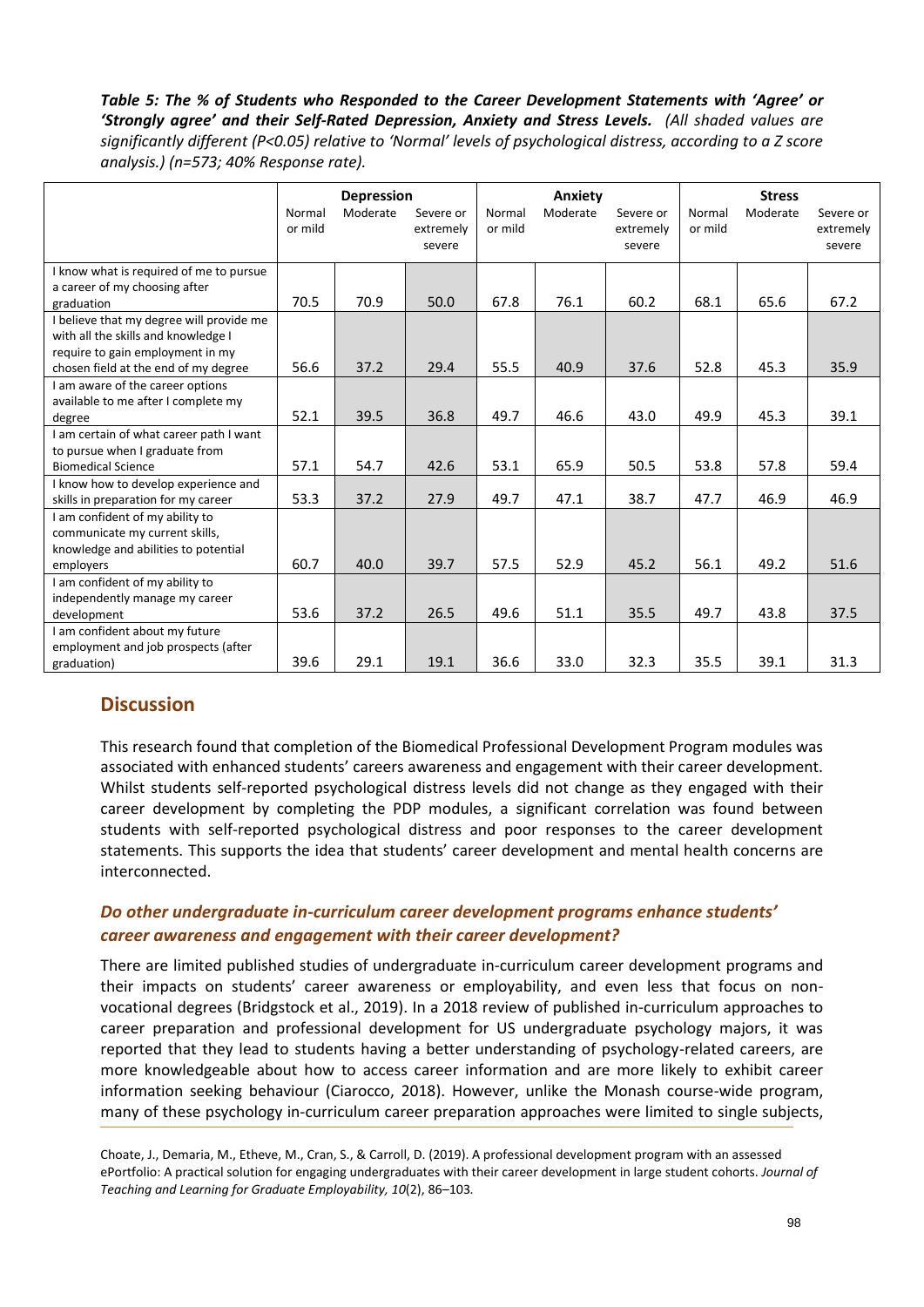and/or were only embedded into the final year of the degree-program. Our in-curriculum program also improved students' careers awareness through the guest speakers and the job searching assessment and increased student engagement with the University Careers Service. At East Tennessee State University, they embedded a compulsory Career Exploration course into the first three years of their graduate medical degree-program, in order to enhance the career preparedness of their medical students. They reported that the program was successful in helping students with their career decisions based on high student attendance/participation and students self-rated satisfaction with the career planning activities (Olive, Kwasigroch, Wooten, Lybrand, & Peeples, 2016). However, these factors are not necessarily indicative of students engaging with their career development (see Ciarocco, 2018).

## *Students' perceptions of their skills and knowledge development during their degreeprogram*

There was no improvement in the students' self-ratings from year one to year three for the careers statement 'I am confident that my degree will provide me with all the skills and knowledge I require to gain employment in my chosen field at the end of my degree' (see Figures 3 and 4). It may be that students realise by third year that there are skills required for employment beyond those they develop in their biomedical science degree-program, which is an attitude we hoped to develop during the PDP (i.e. that they would take ownership of their career development). To rate this very highly would have been an unrealistic expectation, as job selection criteria ask for skills that could only have been developed with a broad range of experiences, such as extracurricular activities. The students' responses to this statement highlights the deficit in some employability skills within undergraduate degreeprograms and the need for students to develop these skills in work-related experiences during their course, such as work integrated learning (see Bennett, Richardson, & MacKinnon, 2016; Ferns, Smith, & Russell, 2014). Most final year students indicated that they 'know how to develop experience and skills in preparation for my career' and they were 'confident about my future employment and job prospects (after graduation)' at significantly higher rates than students in years one and two (see Figure 3). As this effect was not seen for the final year students at the two other Victorian Universities (with no incurriculum professional development program; see Figure 4), this suggests that our program enhances our students engagement with their career development.

### *The program is a practical approach for engaging large cohorts of students' with their career development in a non-accredited undergraduate degree-program*

This program has been associated with large numbers of students (2,334) completing at least two modules of the program, with an 89.4% average assessment submission rate and increased student interactions with the University Careers Service, highlighting that it successfully engages students in large cohorts with their career development. It could be easily adapted for use in other undergraduate degree-programs. However, potential adopters of this program need to consider the minimum staffing requirements, including a qualified careers educator and sufficient teaching associates for marking the assessments.

#### *Student engagement with the University Careers Service; the need for a dedicated biomedical careers person and for structured interactions between the careers service and the curriculum*

It is likely that the 2018 decrease in student numbers engaging with the careers service is a result of careers staff no longer dedicated to the biomedical science degree-program, and the ceasing of one-onone career consultations, as had occurred in previous years. It is also worth considering the need for a dedicated careers advisor employed by the faculty to provide a career development role for Biomedical science students (see student comments referring to the need for one-on-one career advice). This suggestion also aligns with research which asserts that interventions facilitated by a career

Choate, J., Demaria, M., Etheve, M., Cran, S., & Carroll, D. (2019). A professional development program with an assessed ePortfolio: A practical solution for engaging undergraduates with their career development in large student cohorts. *Journal of Teaching and Learning for Graduate Employability, 10*(2), 86–103*.*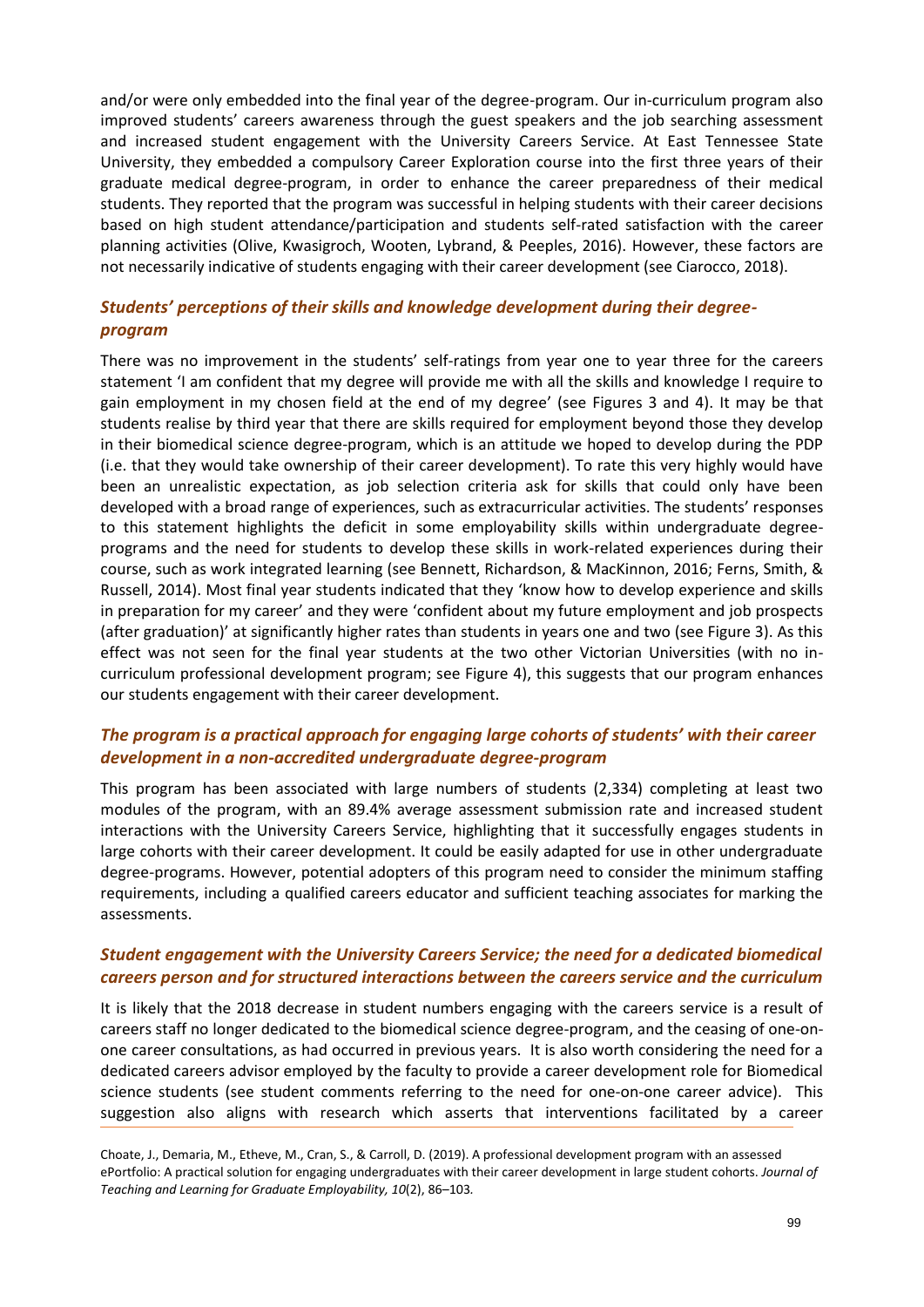development expert are more effective than self-directed or computer-mediated interventions (see Brown & Ryan Krane, 2000; Whiston et al., 2003; Whiston & James, 2013; Whiston, Li, Goodrich, Mitts, & Wright, 2017). In order to increase student engagement with the careers service, workshops from the new modified offerings are being incorporated into the PDP to highlight the value of participating in such offerings to students.

## *Biomedical science students showed high self-reported levels of psychological distress, but this was not altered by engagement with the PDP*

The average students' self-rated scores for depression (14% with severe or extremely severe depression), anxiety (19%) and stress (12%) on the DASS-21 scales (see Table 4) were similar to those reported for a 2014 study of 4,258 Australian university students across six undergraduate and graduate degree-programs (including biomedical science) at the University of Melbourne; 13% for depression, 18% for anxiety and 13% for stress (see Larcombe et al., 2016). Larcombe et al. (2016) compared their DASS-21 results with previous studies and found that their university students had higher levels of depression, anxiety and stress than age-matched samples from the general population (see Crawford, Cayley, Lovibond, Wilson, & Hartley, 2011) and similar levels of self-rated psychological distress as Australian students at other universities (see Rosenthal, Russell, &Thomson, 2008; Townes, Tang, & Hall, 2011).

Despite the enhanced awareness of career options, engagement with career development and increased levels of agreement with the careers statements in the survey, there was no reduction in student anxiety levels (as reported in the DASS) as hypothesised. Rather, there was a tendency for the levels of anxiety and stress of students to increase from their first to their third year of study. This effect was also observed (and was significant) for Larcombe et al. (2016). You would expect anxiety and stress levels to increase as students near completion of their degree-program need to clarify the next step in their career pathway.

As higher anxiety levels are associated with lower student engagement with their career development, it is surprising to see that despite students' rising anxiety levels, the PDP has aided in the increase of career awareness and career development. This further highlights the benefits of an in-curriculum program to encourage and support career development over the duration of the students' degreeprogram. Additionally, a direct intervention to reduce student anxiety levels may further improve student engagement with their career development. There are plans to incorporate wellbeing development into the existing professional development program, which may facilitate reductions in anxiety levels and in turn further increase career development engagement.

Acknowledging and addressing the uncertainty and challenges of students career development during the biomedical science degree-program, and having students engage in activities such as job searching that can highlight job scarcity or the demanding criteria of desired jobs, may play a role in the increased levels of anxiety in those students who are less aware of career-related challenges and do not engage in career development or seek to learn the criteria for desired job opportunities until after graduation.

## **Limitations and future directions**

In order to ascertain the impact of the PDP on students' employability, we would need to track the employment outcomes of our biomedical science graduates. As indicated by Bridgstock (2009) *the literature to date lacks systematic investigations into the links between career management competence and long-term graduate employability* (p. 40). We have tracked Monash graduate employability via the government outcomes surveys (GOS) that commenced in 2015 (we have the 2016 and 2017 GOS survey data). However, in 2016 the Monash biomedical science response rate was poor.

Choate, J., Demaria, M., Etheve, M., Cran, S., & Carroll, D. (2019). A professional development program with an assessed ePortfolio: A practical solution for engaging undergraduates with their career development in large student cohorts. *Journal of Teaching and Learning for Graduate Employability, 10*(2), 86–103*.*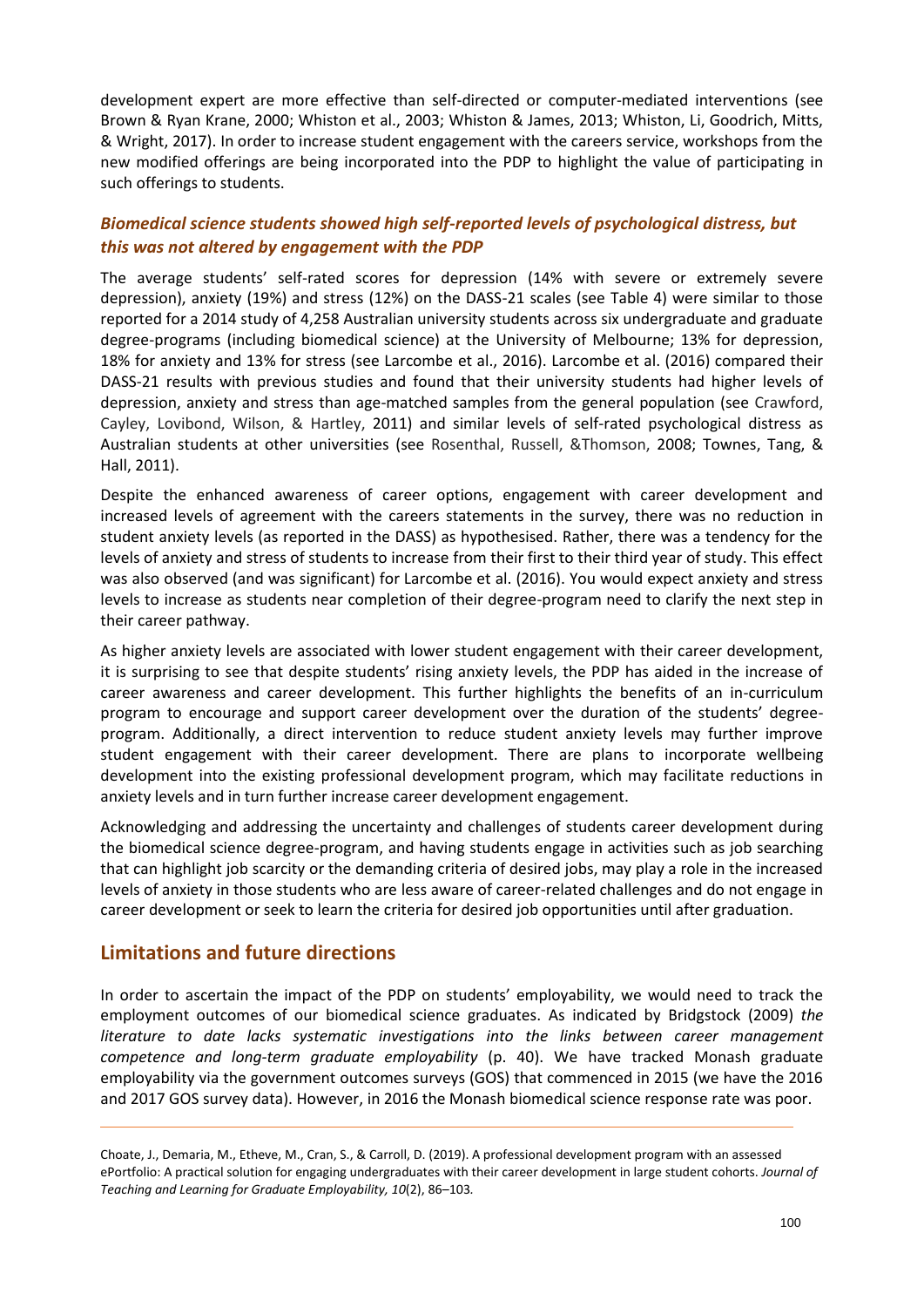In response to biomedical science student feedback on the PDP, requesting work experience and industry engagement, a new work integrated learning (WIL) elective subject was developed and commenced in semester 2, 2018, with industry placements for up to 50 biomedical science students. It is hoped that this subject will be expanded so that 100 single degree biomedical science students can take placements (about one third of this cohort; double degree students have industry placement experiences in their non-biomedical science degree-program).

## **Acknowledgements**

This project was supported by a Monash University Better Teaching, Better Learning grant and Julia Choate is supported by a Monash Education Academy Fellowship. We would like to thank Brooke Huuskes and Kim Catania for their administrative assistance with the program and the Biomedical science course convenor, course management committee and course advisory board for their ongoing support, including payment of markers, for the program. We would also like to thank all of the students who have completed the Professional Development Program modules and participated in this research project.

## **References**

- Beiter, R., Nash, R., McCrady, M., Rhoades, D., Linscomb, M., Clarahan, M., & Sammut, S. (2015). The prevalence and correlates of depression, anxiety, and stress in a sample of college students. *Journal of Affective Disorders*, *173*, 90-96. doi: 10.1016/j.jad.2014.10.054
- Bennett, D., Richardson. S., & MacKinnon, P. (2016). *Enacting strategies for graduate employability: How universities can best support students to develop generic skill Part A*. Canberra, ACT: Australian Government, Office for Learning and Teaching, Department of Education and Training. [last accessed 2019 Mar 29]. Available from: http://www.olt.gov.au/project-how-universities-can-best-support-students-develop-generic-skillsenactingstrategies-gradua
- Bridgstock, R. (2009). The graduate attributes we've overlooked: Enhancing graduate employability through career management skills. *Higher Education Research & Development*, *28*(1), 31-44. doi: 10.1080/07294360802444347
- Bridgstock, R., Grant-Imaru, M., & McAlpine, A. (2019). Integrating career development learning into the curriculum: Collaboration with the careers service for employability. *Journal of Teaching and Learning for Graduate Employability*, *10*(1), 56–72.
- Brown, S. D., & Ryan Krane, N. E. (2000). Four (or five) sessions and a cloud of dust: Old assumptions and new observations about career counseling. In S. D. Brown & R. W. Lent (Eds.), *Handbook of counseling psychology*, (pp. 740–766). New York, NY: Wiley.
- Brown, S. D., & Roche, M. (2016). The outcomes of vocational interventions: Thirty (some) years later. *Journal of Career Assessment*, *24*(1), 26-41. doi: 10.1177/1069072715579666
- Choate, J., Green, J., Cran, S., Macaulay, J., & Etheve, M. (2016). Using a professional development program to enhance undergraduate career development and employability. *International Journal of Innovation in Science and Mathematics Education*, *24*(3), 49-70.
- Ciarocco, N. J. (2018). Traditional and new approaches to career preparation through coursework. *Teaching of Psychology, 45*(1), 32-40. doi:10.1177/0098628317744963
- Crawford, J., Cayley, C., Lovibond, P. F., Wilson, P. H., & Hartley, C. (2011). Percentile norms and accompanying interval estimates from an Australian general adult population sample for self-report mood scales (BAI, BDI, CRSD, CES‐D, DASS, DASS‐21, STAI‐X, STAI‐Y, SRDS, and SRAS). *Australian Psychologist*, *46*(1), 3-14. doi: 10.1111/j.1742-9544.2010.00003.x
- Deer, L. K., Gohn, K., Kanaya, T. (2018). Anxiety and self-efficacy as sequential mediators in US college students' career preparation. *Education and Training, 60*(2)*,* 185-197. doi: 10.1108/ET-07-2017-0096
- Ferns, S., Smith, C., & Russell, L. (2014). *The impact of work integrated learning on student work readiness*. Sydney: Office for Learning and Teaching. [last accessed 2019 Mar 29]. Available from: https://ltr.edu.au/resources/SI11\_2139\_Smith\_Report\_2014.pdf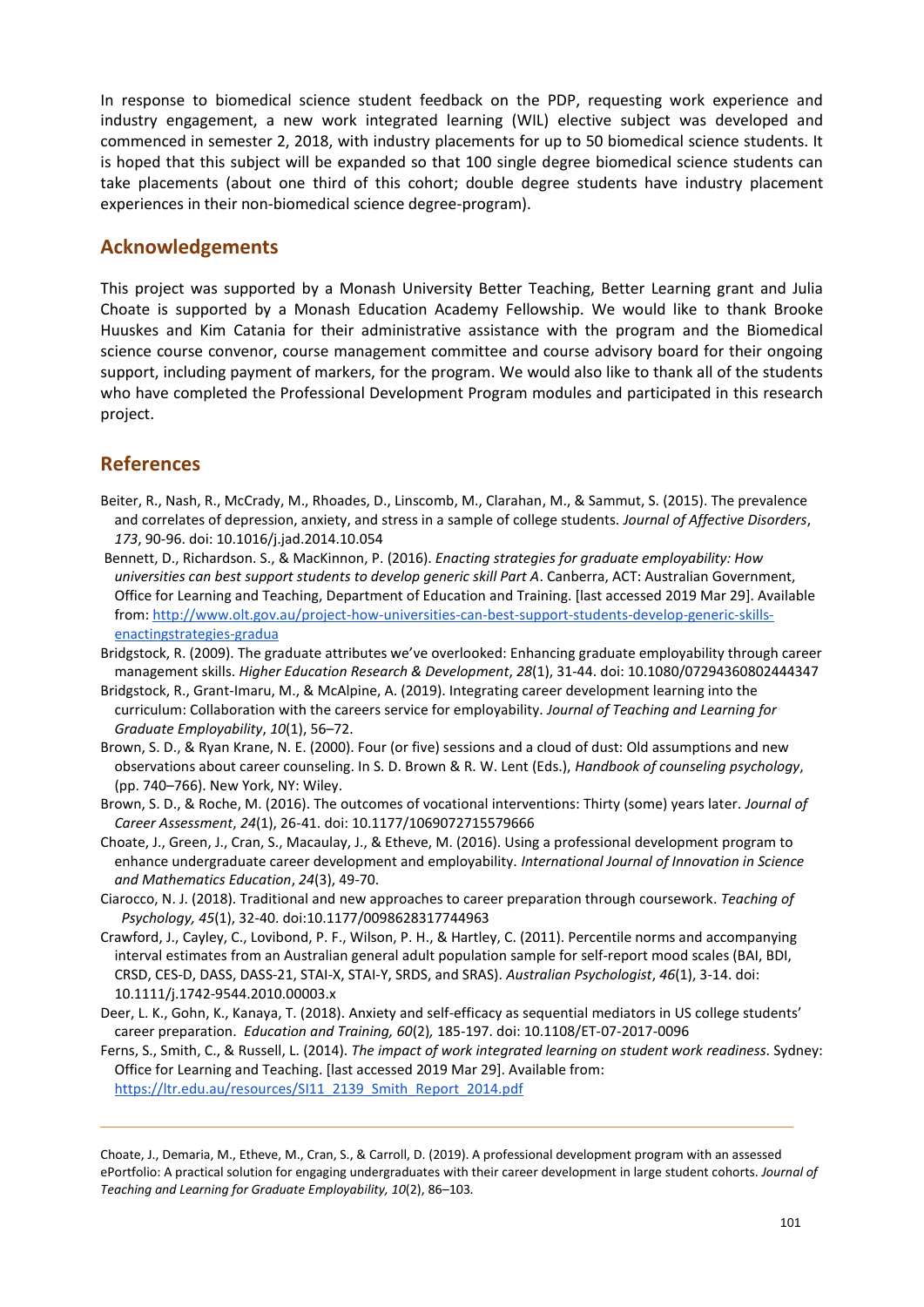- Gedye, S., Fender, E., & Chalkley, B. (2004). Students' undergraduate expectations and post-graduation experiences of the value of a degree. *Journal of Geography in Higher Education*, *28*(3), 381-396. doi: 10.1080/0309826042000286956
- Gillie, S., & Gillie Isenhour, M. (2003). *The educational, social and economic value of informed and considered career decisions.* Alexandria, VA: America's Careers Resource Network Association.
- Harris K-L. (2007). *Why do a science degree? The influences on students choosing to study science in Australia.*  Centre for the Study of Higher Education: The University of Melbourne. [last accessed 2019 Feb 23]. Available from: https://melbourne-

cshe.unimelb.edu.au/\_\_data/assets/pdf\_file/0003/1714692/KLHarris\_29Oct\_choosingScience.pdf

- Hodgson, Y., Waring, J., Flecknoe, S., & Choate, J. (2015). Selecting for graduate medicine without traditional aptitude testing; Biomedical Science as a pathway to graduate medicine. *Student Selection for the Health Professions Conference,* Melbourne*.*
- Hughes, D., Bosley, S., Bowes, L. & Bysshe, S. (2002). The economic benefits of guidance. CeGS Research Report Series No. 3. Derby: Centre for Guidance Studies, University of Derby. Retrieved from: http://www.derby.ac.uk/media/derbyacuk/contentassets/documents/ehs/icegs/2002HughesD&SB&LB&SB-The-Economic-Benefits.pdf
- Jackson, D., & Wilton, N. (2016). Developing career management competencies among undergraduates and the role of work-integrated learning. *Teaching in Higher Education*, *21*(3), 266-286. doi: 10.1080/13562517.2015.1136281
- Kahu, E. R. (2013). Framing student engagement in higher education. *Studies in Higher Education*, *38*(5), 758-773. doi: 10.1080/03075079.2011.598505
- Kahu, E. R., & Nelson, K. (2018). Student engagement in the educational interface: Understanding the mechanisms of student success. *Higher Education Research & Development*, *37*(1), 58-71. doi: 10.1080/07294360.2017.1344197
- Kandiko, C. B., & Mawer, M. (2013). Student expectations and perceptions of higher education. *London: King's Learning Institute*.
- Larcombe, W., Finch, S., Sore, R., Murray, C. M., Kentish, S., Mulder, R. A., & Williams, D. A. (2016). Prevalence and socio-demographic correlates of psychological distress among students at an Australian university. *Studies in Higher Education, 41*(6), 1074-1091. doi: 10.1080/03075079.2014.96607
- Lovibond, S. H., & P. F. Lovibond. (1995). *Manual for the depression anxiety stress scales.* 2nd ed. Sydney: Psychology Foundation of Australia
- Mayston, D. (2002). *Evaluating the benefits of career guidance.* Derby, UK: Centre for Guidance Studies, University of Derby
- Olive, K. E., Kwasigroch, T. E., Wooten, D. J., Lybrand, C., & Peeples, C. R. (2016). A career exploration program: An effective alternative to the traditional use of faculty advisors. *Academic Medicine*, *91*(11), 1530-1533. doi:10.1097/ACM.0000000000001208
- Organisation for Economic Co-operation and Development (OECD) (2018). *Education at a Glance 2018: OECD Indicators*. Paris: OECD Publishing. doi: 10.1787/eag-2018-en
- Perrone, P., & Vickers, M. (2003). Life after graduation as a "very uncomfortable world": An Australian case study. *Education and Training*, *45*(2), 69-78. doi: 10.1108/00400910310464044
- Quality Indicators for Learning and Teaching. (2017). *2016 Graduate Outcomes Survey* [Data file]. Retrieved from https://www.qilt.edu.au/about-this-site/graduate-employment
- Quality Indicators for Learning and Teaching. (2018). *2017 Graduate Outcomes Survey* [Data file]. Retrieved from https://www.qilt.edu.au/about-this-site/graduate-employment
- Rosenthal, D. A., Russell, J., & Thomson, G. (2008). The health and wellbeing of international students at an Australian university. *Higher Education*, *55*(1), 51-67. doi: 10.1007/s10734-006-9037-1
- Skatova, A., & Ferguson, E. (2014). Why do different people choose different university degrees? Motivation and the choice of degree. *Frontiers in Psychology*, *5*, 1244. doi: 10.3389/fpsyg.2014.01244
- Tinto, R. (2017). Reflections on student persistence. *Student Success*, *8*(2), 1-8. doi: 10.5204/ssj.v8i2.376
- Thomas, J., & McDaniel, C. (2004). Effectiveness of a required course in career planning for psychology majors. *Teaching of Psychology*, *31*(1), 22-27. doi: 10.1207/s15328023top3101\_6
- Townes, O., Tang, S., & Hall, K. (2011). Changing our thinking: Empirical research on law student wellbeing, thinking styles and the law curriculum. *Legal Education Review*, *21*, 149-182.